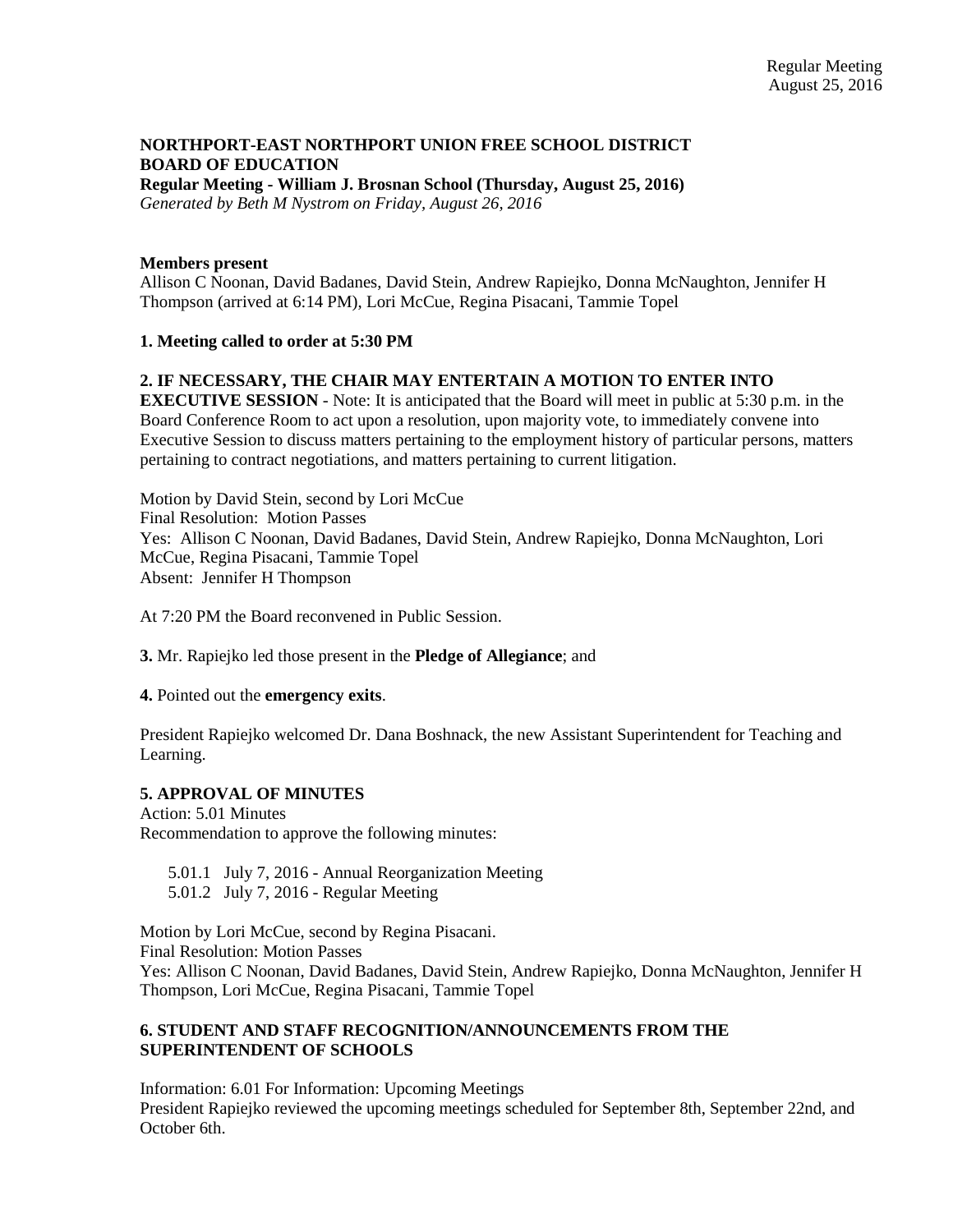**7. COMMUNICATIONS** - Please Note: This is the opportunity for persons who had written letters to the Board to speak to the Board regarding the issues raised in their communications. Speakers are asked to keep their comments brief, and to speak for no longer than 5 minutes.

Discussion: 7.01 Communications to the Board

There were no communications to the Board requiring Board action.

**8. PUBLIC COMMENT/PARTICIPATION** - Please Note: Community members are invited to share their questions, comments, or concerns with the School Board. When speaking, citizens should state their name and address for the record and limit their presentation to 5 minutes. Where possible, the Board will answer factual questions immediately. A written response may be provided when information is not available. If a response would involve discussion of Board Policy or decisions which might be of interest to citizens not present at the meeting, the Board may place the item on a future meeting agenda.

| <b>Name</b>          | Comment                                                                   |
|----------------------|---------------------------------------------------------------------------|
| Dawn McRobb Donaghue | Requested that the Board and Administration look into adding more         |
| Parent               | recess time for the elementary students and presented a petition with 265 |
|                      | signatures to the Board regarding this.                                   |

## **9. SPECIAL REPORTS**

## **10. SUPERINTENDENT'S REPORT, GENERAL - FOR BOARD ACTION**

Action: 10.01 Personnel Actions Report Recommendation to approve the Personnel Actions Report

Motion by David Badanes, second by Tammie Topel. Final Resolution: Motion Passes Yes: Allison C Noonan, David Badanes, David Stein, Andrew Rapiejko, Donna McNaughton, Jennifer H Thompson, Lori McCue, Regina Pisacani, Tammie Topel

President Rapiejko announced the retirements of Shelly Brischler, Elementary Teacher, and Janet Tures, Account Clerk

Action: 10.02 Schedule J - Committee on Special Education Recommendation to approve Schedule J

Motion by David Badanes, second by Tammie Topel. Final Resolution: Motion Passes Yes: Allison C Noonan, David Badanes, David Stein, Andrew Rapiejko, Donna McNaughton, Jennifer H Thompson, Lori McCue, Regina Pisacani, Tammie Topel

Action: 10.03 Disposition of Textbooks Recommendation to approve disposition of out-of-date textbooks

- Business Studies, IBID Publisher, 3rd edition (35 copies)
- Century 21 Keyboard and Information Processing (32 copies)
- Century 21 Computer Applications and Keyboarding (24 copies)
- Business and Management (38 copies)
- Century 21 Keyboarding 7th edition (19 copies)
- Glencoe Accounting and Real World Applications (14 copies)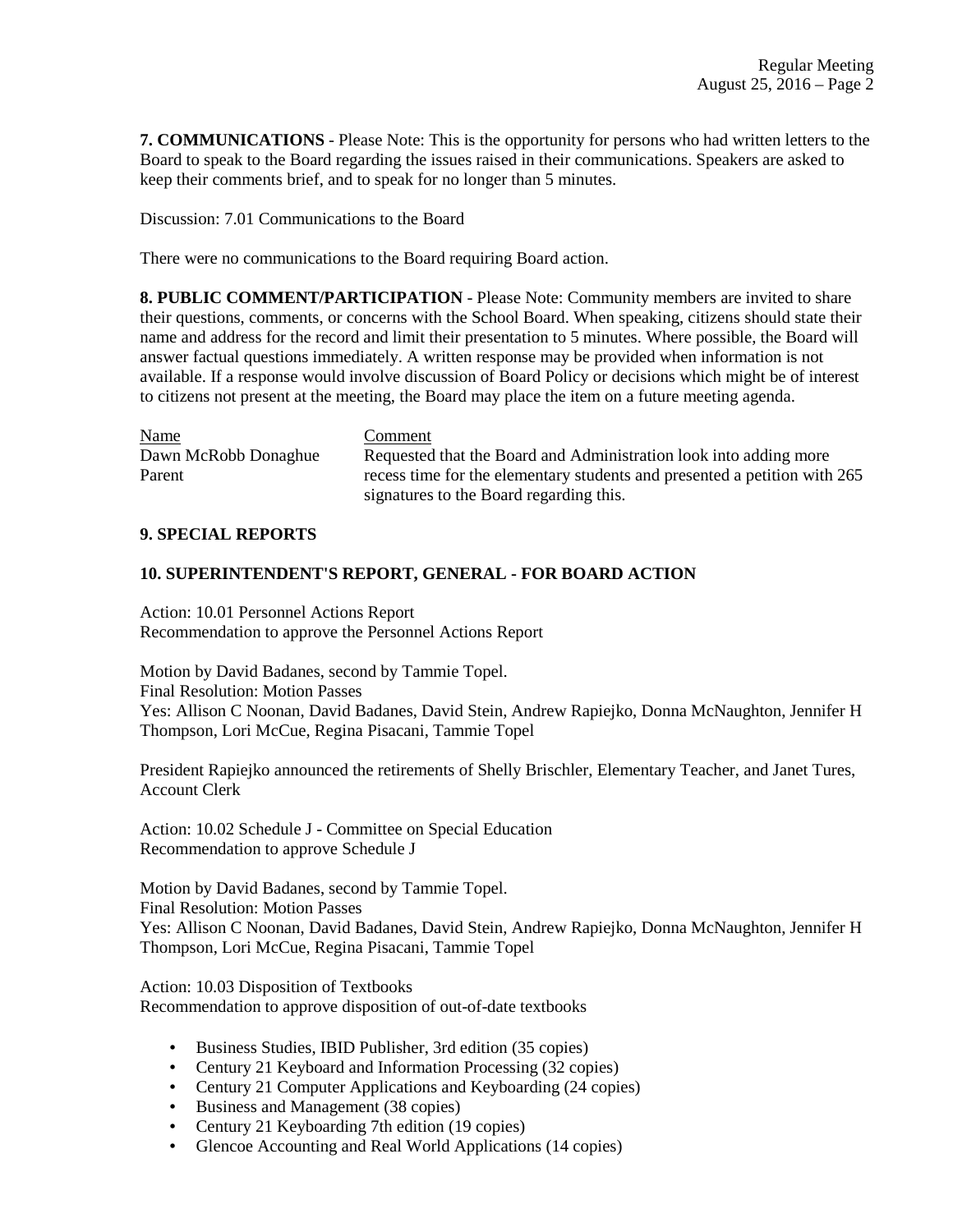Motion by David Badanes, second by Tammie Topel. Final Resolution: Motion Passes Yes: Allison C Noonan, David Badanes, David Stein, Andrew Rapiejko, Donna McNaughton, Jennifer H Thompson, Lori McCue, Regina Pisacani, Tammie Topel

Action: 10.04 Policy Second Read and Adopt Recommendation to receive for a second read and adopt the following policy

10.04.1 Policy #4730 - "Homework" (replaces policy #6154 - Homework)

Motion by David Badanes, second by Jennifer H Thompson.

Recommendation to table the following policy

10.04.1 Policy #4730 - "Homework"

Motion by David Badanes, second by Donna McNaughton. Final Resolution: Motion Passes Yes: Allison C Noonan, David Badanes, David Stein, Andrew Rapiejko, Donna McNaughton, Jennifer H Thompson, Lori McCue, Regina Pisacani, Tammie Topel

Action: 10.05 Resolution on APPR Recommendation to approve the following resolution:

 "WHEREAS, the Northport-East Northport Union Free School District has an approved Annual Professional Performance Review ("APPR") Plan in place, effective for the 2015-2016 school year;

 WHEREAS, the State Education Department requires that the District submit an Implementation Certification Form by August 26, 2016 regarding the status of its APPR Plan for the 2015-2016 school year;

 NOW, THEREFORE, BE IT RESOLVED, that the Board of Education hereby authorizes the President of the Board of Education and the Superintendent of Schools to execute the necessary certification forms required by the State Education Department for the District's 2015-2016 APPR Plan;

 BE IT FURTHER RESOLVED, that the Board of Education authorizes the Superintendent of Schools or his designee to submit this form to the State Education Department"

Motion by David Badanes, second by Tammie Topel.

Final Resolution: Motion Passes

Yes: Allison C Noonan, David Badanes, David Stein, Andrew Rapiejko, Donna McNaughton, Jennifer H Thompson, Lori McCue, Regina Pisacani, Tammie Topel

Action: 10.06 Revised Calendar of Board Meeting for 2016-2017 Recommendation to approve the Revised Calendar of Board Meetings for 2016-2017

Motion by David Badanes, second by Tammie Topel.

Final Resolution: Motion Passes

Yes: Allison C Noonan, David Badanes, David Stein, Andrew Rapiejko, Donna McNaughton, Jennifer H Thompson, Lori McCue, Regina Pisacani, Tammie Topel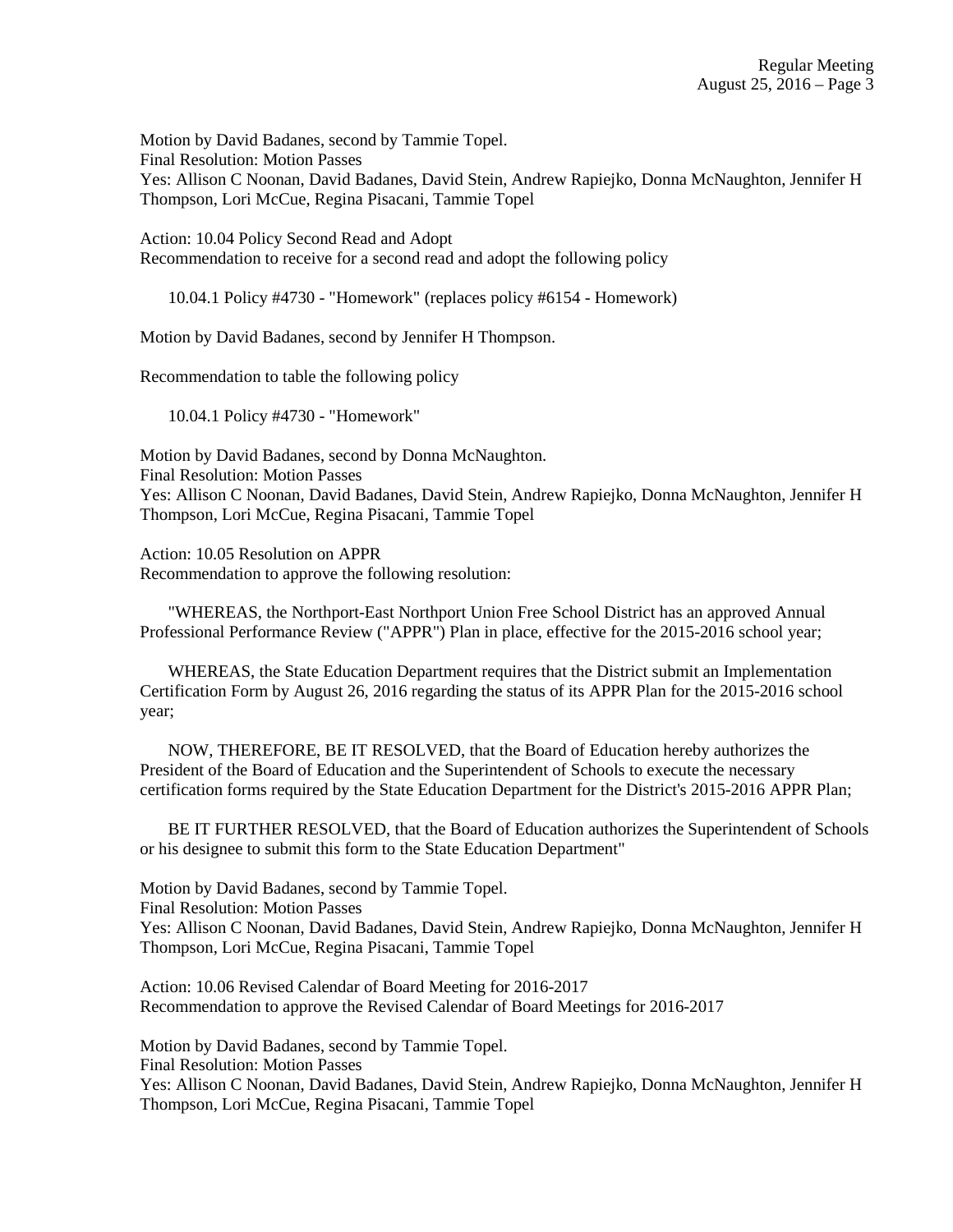#### **11. SUPERINTENDENT'S REPORT, FINANCIAL - FOR BOARD ACTION**

Action: 11.01 BIDS

Recommendation to take specified action on the following BIDS:

#### EDUCATIONAL:

- 11.01.1 AWARD: Transportation for District Students with Disabilities and District Students Attending Out-of-District Schools
- 11.01.2 AWARD: Resurface Tennis Courts

SCHOOL LUNCH:

11.01.3 AWARD: LI Cooperative Bids 2016-2017

Motion by David Badanes, second by Tammie Topel. Final Resolution: Motion Passes Yes: Allison C Noonan, David Badanes, David Stein, Andrew Rapiejko, Donna McNaughton, Jennifer H Thompson, Lori McCue, Regina Pisacani, Tammie Topel

Action: 11.02 Long Island Food Service Director's Association Cooperative Recommendation to approve the following resolution:

 "WHEREAS, it is the plan of a number of public school districts in Nassau/Suffolk Counties, New York to bid jointly on selected Food Service Commodities, Food and Food Service Supplies for the 2016- 2017 school year.

 WHEREAS, the Northport-East Northport School District, is desirous of participating with other districts in Nassau/Suffolk Counties in the joint bidding of the commodities mentioned above as authorized by General Municipal Law, §119-0 and,

 WHEREAS, the Northport-East Northport School District wishes to appoint a committee to assume the responsibility for drafting of specification, advertising for bids, accepting and opening bids, reporting the results to the boards of education and making recommendations thereon; therefore,

 BE IT RESOLVED, that the BOARD OF EDUCATION of the Northport-East Northport School District hereby appoints Long Island Food Service Directors' Association Cooperative Bid Committee to represent it in all matters related above, and,

 BE IT FURTHER RESOLVED, that the Northport-East Northport School District's Board of Education authorizes the above-mentioned committee to represent it in all matters leading up to the entering into a contract for the purchase of the above mentioned commodities, and,

 BE IT FURTHER RESOLVED, that the Northport-East Northport School District's Board of Education agrees to assume its equitable share of the costs of the cooperative bidding, and

 BE IT FURTHER RESOLVED, that the Northport-East Northport School District's Board of Education agrees (1) to abide by majority decisions of the participating districts on quality standards; (2) that unless all bids are rejected, it will award contracts according to the recommendations of the committee; (3) that after award of contract(s), it will conduct all negotiations directly with the successful bidder(s)."

Motion by David Badanes, second by Tammie Topel. Final Resolution: Motion Passes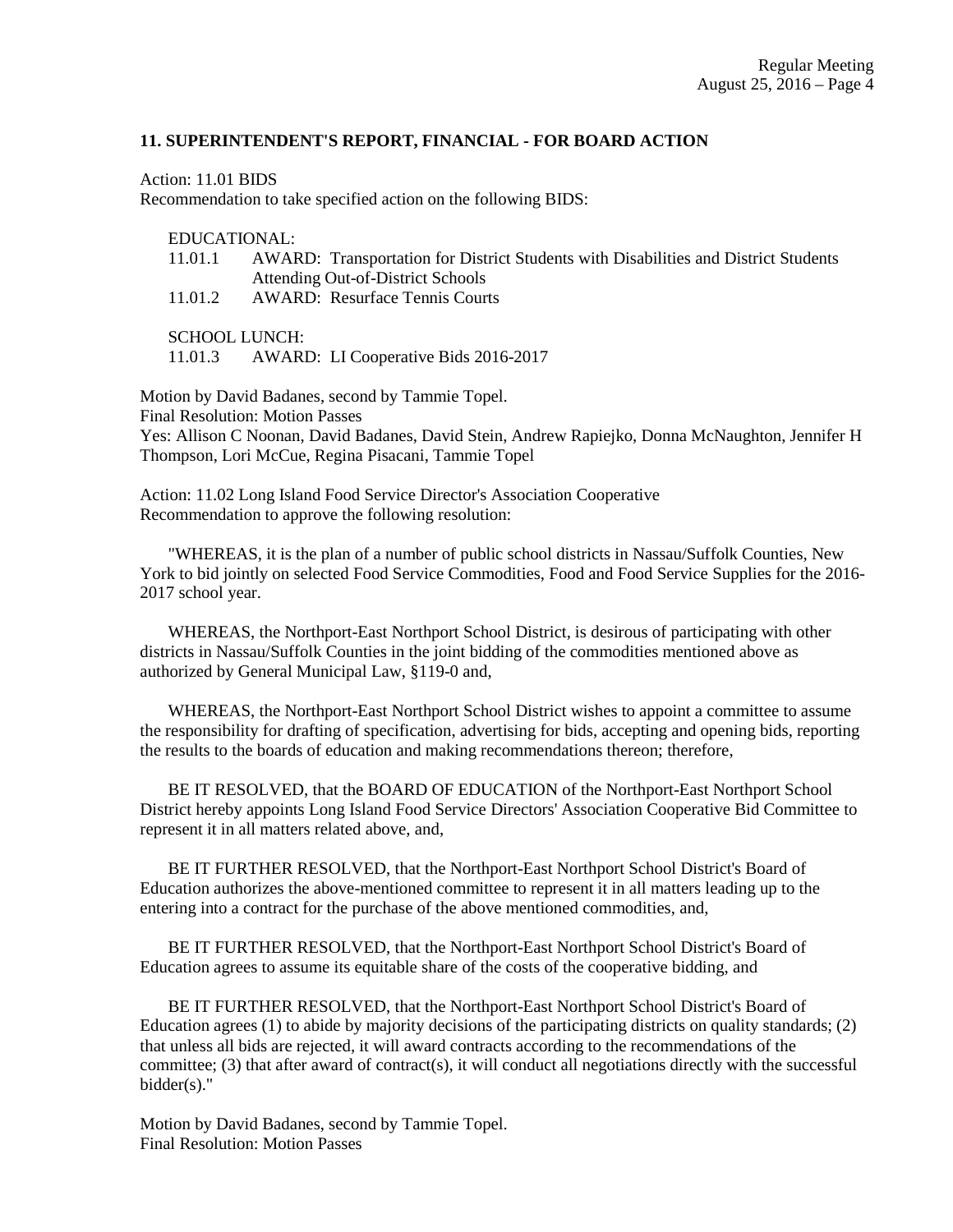Yes: Allison C Noonan, David Badanes, David Stein, Andrew Rapiejko, Donna McNaughton, Jennifer H Thompson, Lori McCue, Regina Pisacani, Tammie Topel

Action: 11.03 Donations

Recommendation to receive the following donation to the District:

11.03.1 \$25.00 from Jon Gregurich to the Michael Kauffman Memorial Scholarship

Motion by David Badanes, second by Tammie Topel. Final Resolution: Motion Passes Yes: Allison C Noonan, David Badanes, David Stein, Andrew Rapiejko, Donna McNaughton, Jennifer H Thompson, Lori McCue, Regina Pisacani, Tammie Topel

Action: 11.04 School Lunch Price Increase Recommendation to approve lunch prices for the 2016-2017 school year at \$2.50 for elementary (grades K-5) and \$2.75 for secondary (grades 6-12)

Motion by David Badanes, second by Tammie Topel. Final Resolution: Motion Passes Yes: Allison C Noonan, David Badanes, David Stein, Andrew Rapiejko, Donna McNaughton, Jennifer H Thompson, Lori McCue, Regina Pisacani, Tammie Topel

Action: 11.05 Target Donation Recommendation to approve the following resolution:

 "RESOLVED, that the Board of Education accept the donation of \$183.80 toward the purchase of classroom supplies for East Northport Middle School and increase the 2016-2017 budget code A2110.5030.21.2802 by \$183.80 for this purpose.

 RESOLVED, that the Board of Education hereby approves an increase in the revenue code A2705 of the 2016-2017 budget by \$183.80 with the understanding that this increase in revenue is the result of East Northport Middle School participation in the Target Take Charge of Education Program"

Motion by David Badanes, second by Tammie Topel. Final Resolution: Motion Passes Yes: Allison C Noonan, David Badanes, David Stein, Andrew Rapiejko, Donna McNaughton, Jennifer H Thompson, Lori McCue, Regina Pisacani, Tammie Topel

Action: 11.06 Scholarship Donation Recommendation to approve the following resolution:

 "RESOLVED, that the Board of Education accept the donation of \$500 to provide a scholarship to a deserving 2017 Northport High School business student graduate"

Motion by David Badanes, second by Tammie Topel.

Final Resolution: Motion Passes

Yes: Allison C Noonan, David Badanes, David Stein, Andrew Rapiejko, Donna McNaughton, Jennifer H Thompson, Lori McCue, Regina Pisacani, Tammie Topel

Action: 11.07 Youth Directions and Alternatives C.Y.A., Inc. Recommendation to authorize the Board President to execute an Agreement between the Board of Education of the Northport-East Northport Union Free School District and Youth Directions and Alternatives C.Y.A., Inc. in the amount of \$32,000 for the 2016-2017 school year (\$4,000.00 for general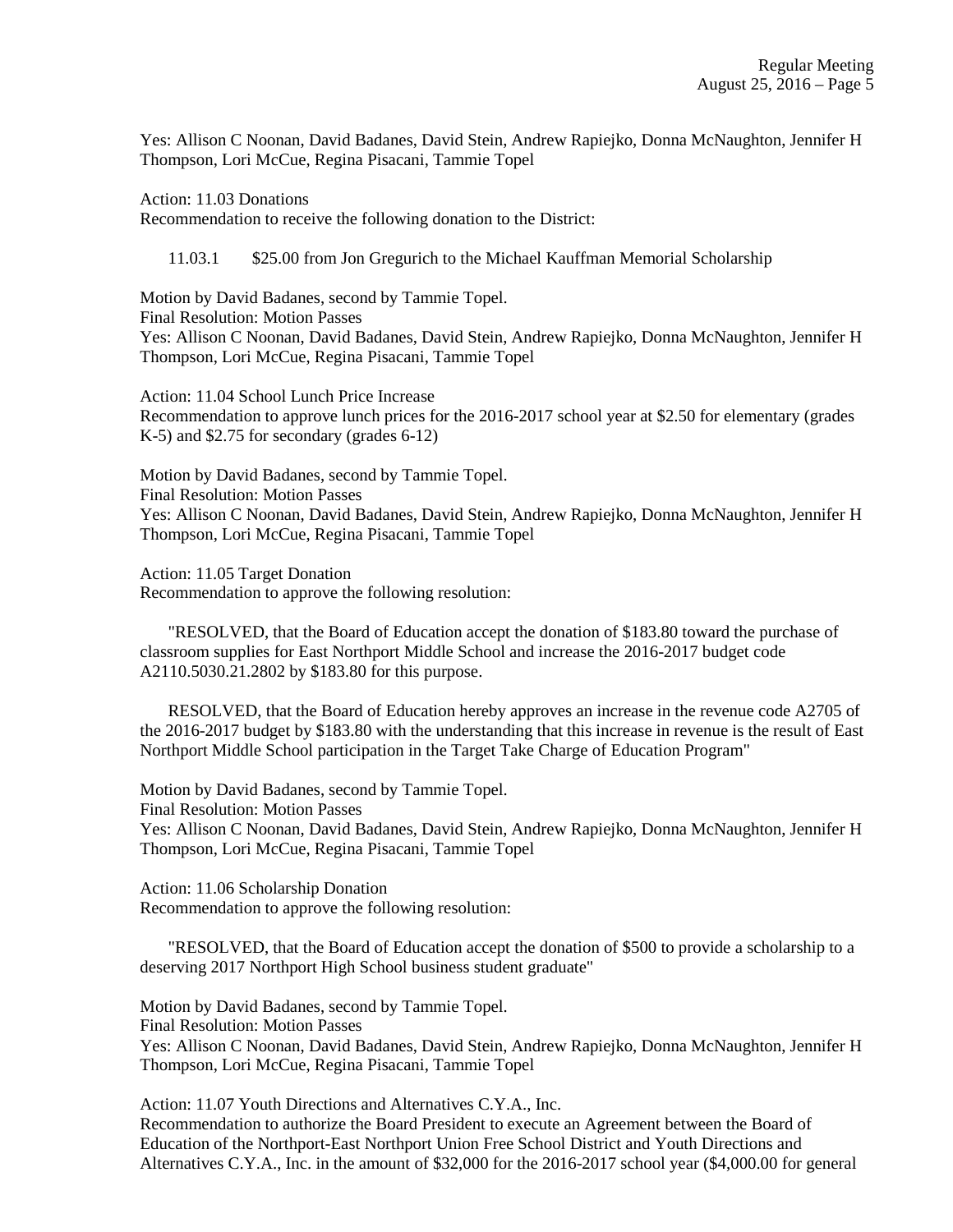services as stated in the contract, and \$28,000.00 for the employment of a full time street worker/youth worker)

Motion by David Badanes, second by Tammie Topel. Final Resolution: Motion Passes Yes: Allison C Noonan, David Badanes, David Stein, Andrew Rapiejko, Donna McNaughton, Jennifer H Thompson, Lori McCue, Regina Pisacani, Tammie Topel

Action: 11.08 North Fork Express #2056977

Recommendation to approve a Rider to Agreement between the Board of Education of the Northport-East Northport Union Free School District and North Fork Express (Contract #2056977 NHS)

Motion by David Badanes, second by Tammie Topel. Final Resolution: Motion Passes Yes: Allison C Noonan, David Badanes, David Stein, Andrew Rapiejko, Donna McNaughton, Jennifer H Thompson, Lori McCue, Regina Pisacani, Tammie Topel

Action: 11.09 North Fork Express #2056976

Recommendation to approve a Rider to Agreement between the Board of Education of the Northport-East Northport Union Free School District and North Fork Express (Contract #2056976 NHS)

Motion by David Badanes, second by Tammie Topel.

Final Resolution: Motion Passes

Yes: Allison C Noonan, David Badanes, David Stein, Andrew Rapiejko, Donna McNaughton, Jennifer H Thompson, Lori McCue, Regina Pisacani, Tammie Topel

Action: 11.10 Michael J. Cunningham, Speech-Language Pathologist Recommendation to approve a 2016-2017 Agreement between the Northport-East Northport Union Free School District and Michael J. Cunningham, Speech Language Pathologist, PC (Spec. Ed.)

Motion by David Badanes, second by Tammie Topel. Final Resolution: Motion Passes Yes: Allison C Noonan, David Badanes, David Stein, Andrew Rapiejko, Donna McNaughton, Jennifer H Thompson, Lori McCue, Regina Pisacani, Tammie Topel

Action: 11.11 Music Theatre International Recommendation to approve a Production Contract between the Northport-East Northport Union Free School District and Music Theater International (OAS)

Motion by David Badanes, second by Tammie Topel. Final Resolution: Motion Passes Yes: Allison C Noonan, David Badanes, David Stein, Andrew Rapiejko, Donna McNaughton, Jennifer H Thompson, Lori McCue, Regina Pisacani, Tammie Topel

Action: 11.12 HMB Consultants

Recommendation to approve a Child Nutrition Program Consultation Proposal between the Northport-East Northport Union Free School District and HMB Consultants in the amount of \$18,500.

Motion by David Badanes, second by Tammie Topel.

Final Resolution: Motion Passes

Yes: Allison C Noonan, David Badanes, David Stein, Andrew Rapiejko, Donna McNaughton, Jennifer H Thompson, Lori McCue, Regina Pisacani, Tammie Topel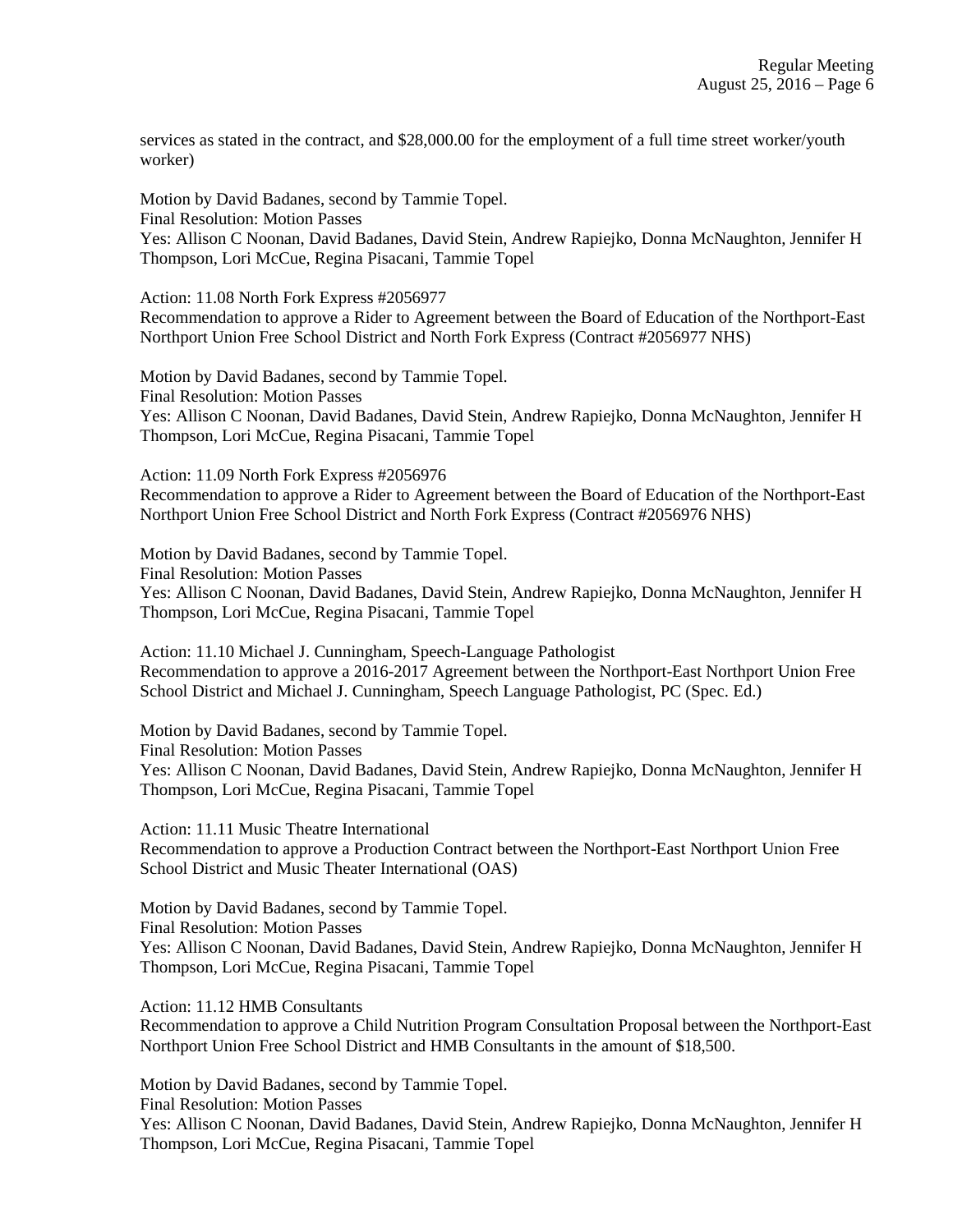Action: 11.13 EAC Network

Recommendation to approve a Supplementary Education Services Agreement between the Northport-East Northport Union Free School District and EAC Network for training workshops, in an amount not to exceed \$3,300. (SSS)

Motion by David Badanes, second by Tammie Topel.

Final Resolution: Motion Passes

Yes: Allison C Noonan, David Badanes, David Stein, Andrew Rapiejko, Donna McNaughton, Jennifer H Thompson, Lori McCue, Regina Pisacani, Tammie Topel

Action: 11.14 Health Training/Consulting Inc.

Recommendation to approve a Supplementary Education Services Agreement between the Northport-East Northport Union Free School District and Health Training/Consulting Inc. for AED training, in an amount not to exceed \$7,500. (SSS)

Motion by David Badanes, second by Tammie Topel. Final Resolution: Motion Passes Yes: Allison C Noonan, David Badanes, David Stein, Andrew Rapiejko, Donna McNaughton, Jennifer H Thompson, Lori McCue, Regina Pisacani, Tammie Topel

Action: 11.15 Commack UFSD

Recommendation to approve a Tuition Contract for Special Education Services between the Board of Education of the Commack Union Free School District and the Board of Education of the Northport-East Northport Union Free School District (Spec. Ed.)

Motion by David Badanes, second by Tammie Topel. Final Resolution: Motion Passes Yes: Allison C Noonan, David Badanes, David Stein, Andrew Rapiejko, Donna McNaughton, Jennifer H Thompson, Lori McCue, Regina Pisacani, Tammie Topel

Action: 11.16 Abilities Inc. d/b/a/ Kornreich Technology Center Recommendation to approve a 2016-2017 Agreement between the Northport-East Northport Union Free School District and Abilities Inc. d/b/a Kornreich Technology Center for assistive technology consultations (Spec. Ed.)

Motion by David Badanes, second by Tammie Topel. Final Resolution: Motion Passes Yes: Allison C Noonan, David Badanes, David Stein, Andrew Rapiejko, Donna McNaughton, Jennifer H Thompson, Lori McCue, Regina Pisacani, Tammie Topel

Action: 11.17 Deer Park UFSD

Recommendation to approve an Agreement between the Deer Park Union Free School District and the Northport-East Northport Union Free School District (Spec. Ed.)

Motion by David Badanes, second by Tammie Topel. Final Resolution: Motion Passes Yes: Allison C Noonan, David Badanes, David Stein, Andrew Rapiejko, Donna McNaughton, Jennifer H Thompson, Lori McCue, Regina Pisacani, Tammie Topel

Action: 11.18 BBS Architects

Recommendation to approve an Agreement between the Board of Education of the Northport-East Northport Union Free School District and BBS Architects, Landscape Architects and Engineers, P.C. for architectural and engineering services for the 2013-2014 through 2016-2017 school years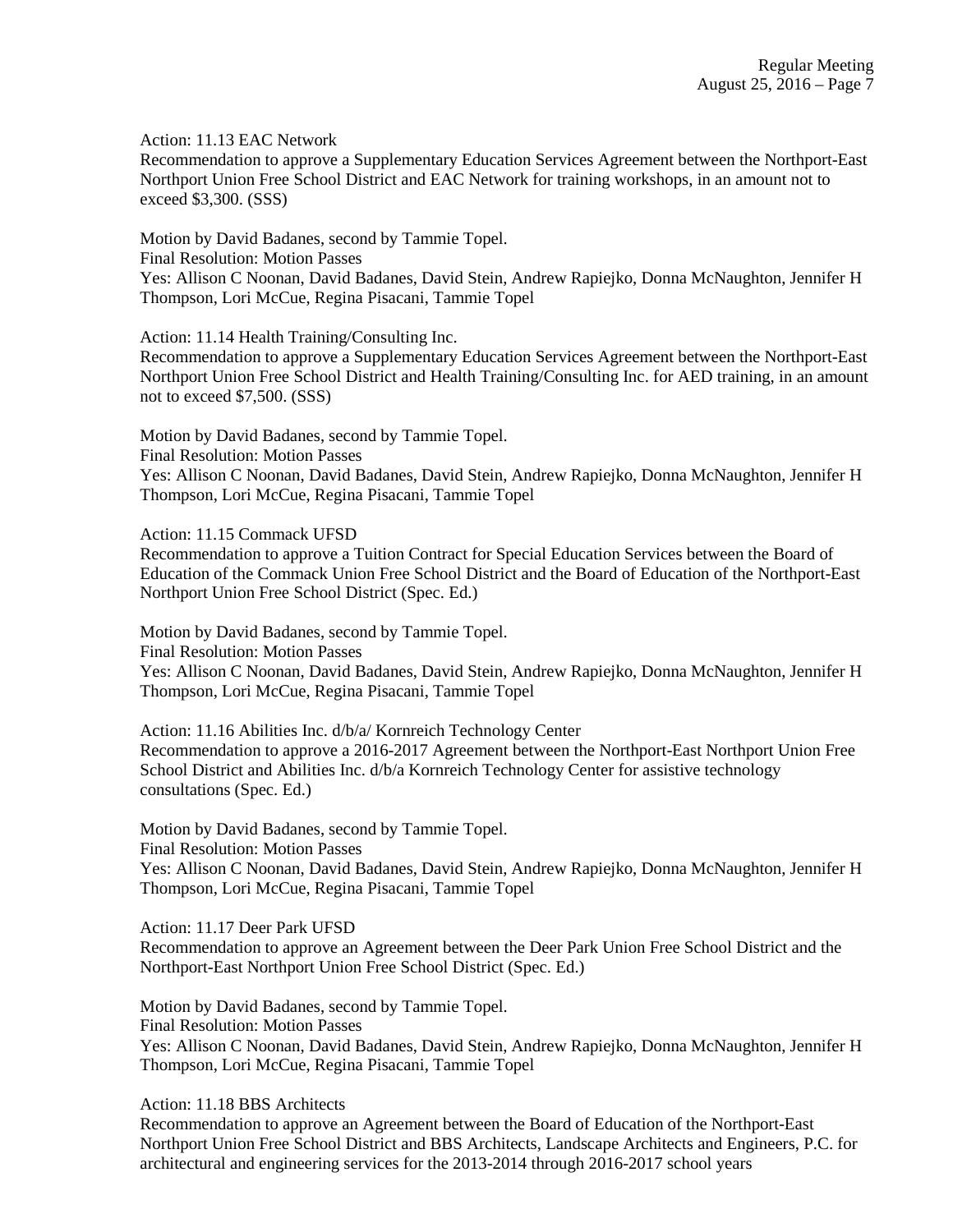Motion by David Badanes, second by Tammie Topel. Final Resolution: Motion Passes Yes: Allison C Noonan, David Badanes, David Stein, Andrew Rapiejko, Donna McNaughton, Jennifer H Thompson, Lori McCue, Regina Pisacani, Tammie Topel

Action: 11.19 Claims Auditor's Report for Warrants and Schedule of Claims Recommendation to approve the Claims Auditor's Report for Warrants and Schedule of Claims for payments dated:

June 3, 2016 (Payroll Trust & Agency Warrant), June 15, 2016 (Accounts Payable Warrant), June 17, 2016 (Payroll Trust & Agency Warrant), June 24, 2016 (Payroll Trust & Agency Warrant), June 30, 2016 (Payroll Trust & Agency Warrant), June 30, 2016 (Accounts Payable Warrant), June 2016 (Claims Audit Report)

Motion by David Badanes, second by Tammie Topel. Final Resolution: Motion Passes

Yes: Allison C Noonan, David Badanes, David Stein, Andrew Rapiejko, Donna McNaughton, Jennifer H Thompson, Lori McCue, Regina Pisacani, Tammie Topel

Action: 11.20 Claims Auditor's Report - Payroll Audit Recommendation to approve the Claims Auditor's Report - Payroll Audit for Payroll Distribution/Audit dated June 3, 2016 (WJB)

Motion by David Badanes, second by Tammie Topel. Final Resolution: Motion Passes

Yes: Allison C Noonan, David Badanes, David Stein, Andrew Rapiejko, Donna McNaughton, Jennifer H Thompson, Lori McCue, Regina Pisacani, Tammie Topel

Action: 11.21 Treasurer's Report and Monthly Summary of Receipts and Disbursements Recommendation to approve the Treasurer's Report and Monthly Summary of Receipts and Disbursements

- 11.21.1 Treasurer's Report for the period May 1, 2016 May 31, 2016
- 11.21.2 Monthly Summary of Receipts and Disbursements for May 2016

Motion by David Badanes, second by Tammie Topel.

Final Resolution: Motion Passes

Yes: Allison C Noonan, David Badanes, David Stein, Andrew Rapiejko, Donna McNaughton, Jennifer H Thompson, Lori McCue, Regina Pisacani, Tammie Topel

Action: 11.22 Schedule of Investments Recommendation to approve the Schedule of Investments as of May 31, 2016

Motion by David Badanes, second by Tammie Topel. Final Resolution: Motion Passes

Yes: Allison C Noonan, David Badanes, David Stein, Andrew Rapiejko, Donna McNaughton, Jennifer H Thompson, Lori McCue, Regina Pisacani, Tammie Topel

Action: 11.23 Collateral Schedule Recommendation to approve the Collateral Schedule as of May 31, 2016

Motion by David Badanes, second by Tammie Topel. Final Resolution: Motion Passes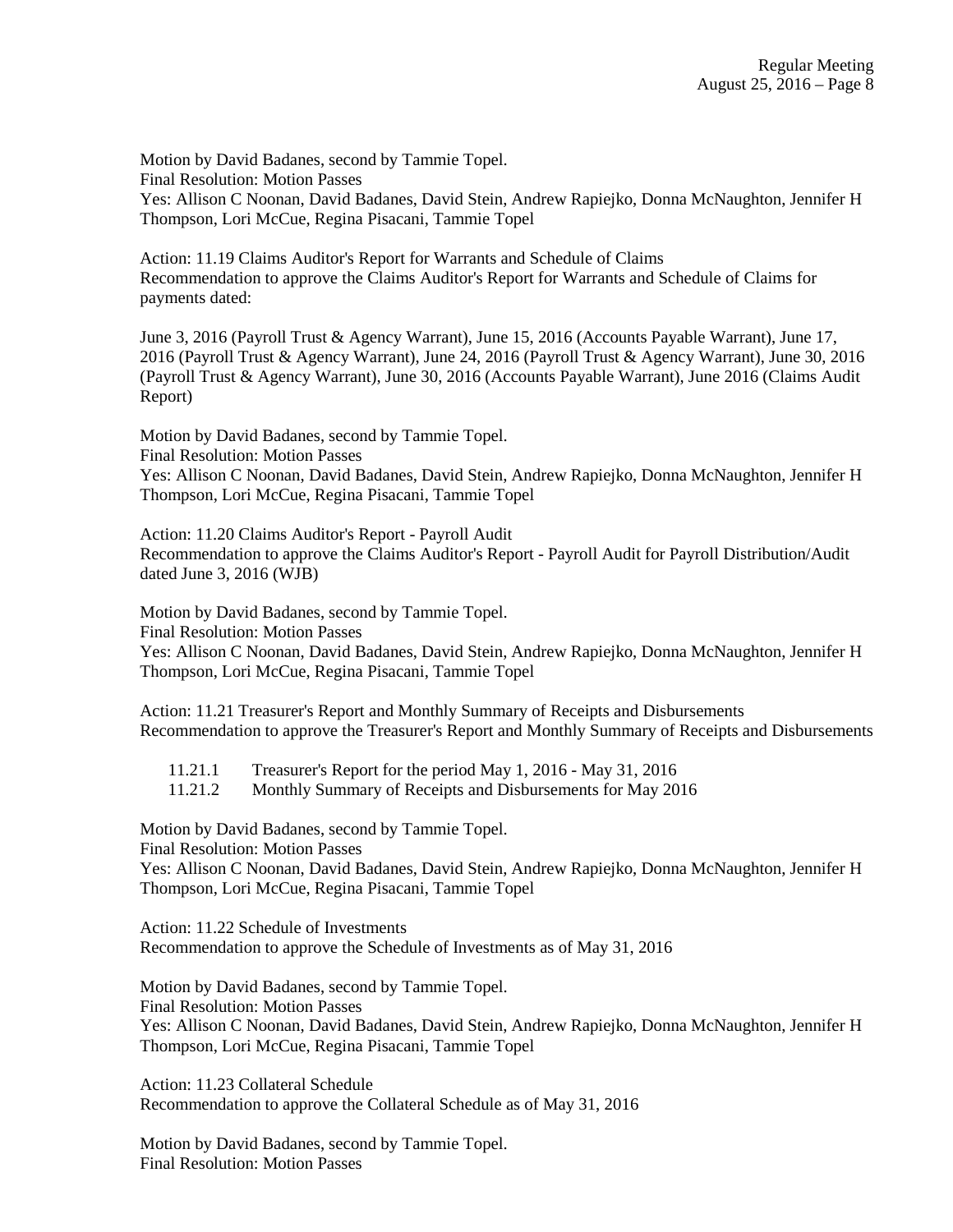Yes: Allison C Noonan, David Badanes, David Stein, Andrew Rapiejko, Donna McNaughton, Jennifer H Thompson, Lori McCue, Regina Pisacani, Tammie Topel

Action: 11.24 Bank Reconciliation Report Recommendation to approve the Bank Reconciliation Report for the Month Ended May 31, 2016

Motion by David Badanes, second by Tammie Topel. Final Resolution: Motion Passes Yes: Allison C Noonan, David Badanes, David Stein, Andrew Rapiejko, Donna McNaughton, Jennifer H Thompson, Lori McCue, Regina Pisacani, Tammie Topel

Action: 11.25 General Fund Projected Cash Flow Statement Recommendation to approve the General Fund Projected Cash Flow Statement for the year ending 2015- 2016, Actual Data July 1, 2015 - May 31, 2016, Estimated Data June 1, 2016 - June 30, 2016

Motion by David Badanes, second by Tammie Topel. Final Resolution: Motion Passes Yes: Allison C Noonan, David Badanes, David Stein, Andrew Rapiejko, Donna McNaughton, Jennifer H Thompson, Lori McCue, Regina Pisacani, Tammie Topel

Action: 11.26 Monthly Revenue and Budget Status Report - School Lunch Fund Recommendation to approve the Monthly Revenue and Budget Status Report - School Lunch Fund for the Month Ending May 31, 2016

Motion by David Badanes, second by Tammie Topel. Final Resolution: Motion Passes Yes: Allison C Noonan, David Badanes, David Stein, Andrew Rapiejko, Donna McNaughton, Jennifer H Thompson, Lori McCue, Regina Pisacani, Tammie Topel

Action: 11.27 Monthly Revenue and Budget Status Report - Special Aid Fund Recommendation to approve the Monthly Revenue and Budget Status Report - Special Aid Fund for the Month Ending May 31, 2016

Motion by David Badanes, second by Tammie Topel. Final Resolution: Motion Passes Yes: Allison C Noonan, David Badanes, David Stein, Andrew Rapiejko, Donna McNaughton, Jennifer H Thompson, Lori McCue, Regina Pisacani, Tammie Topel

Action: 11.28 Monthly Revenue and Budget Status Report - General Fund Recommendation to approve the Monthly Revenue and Budget Status Report - General Fund for the Month Ending May 31, 2016

Motion by David Badanes, second by Tammie Topel. Final Resolution: Motion Passes Yes: Allison C Noonan, David Badanes, David Stein, Andrew Rapiejko, Donna McNaughton, Jennifer H Thompson, Lori McCue, Regina Pisacani, Tammie Topel

Action: 11.29 Monthly Revenue and Budget Status Report - Capital Fund Recommendation to approve the Monthly Revenue and Budget Status Report - Capital Fund for the Month Ending May 31, 2016

Motion by David Badanes, second by Tammie Topel. Final Resolution: Motion Passes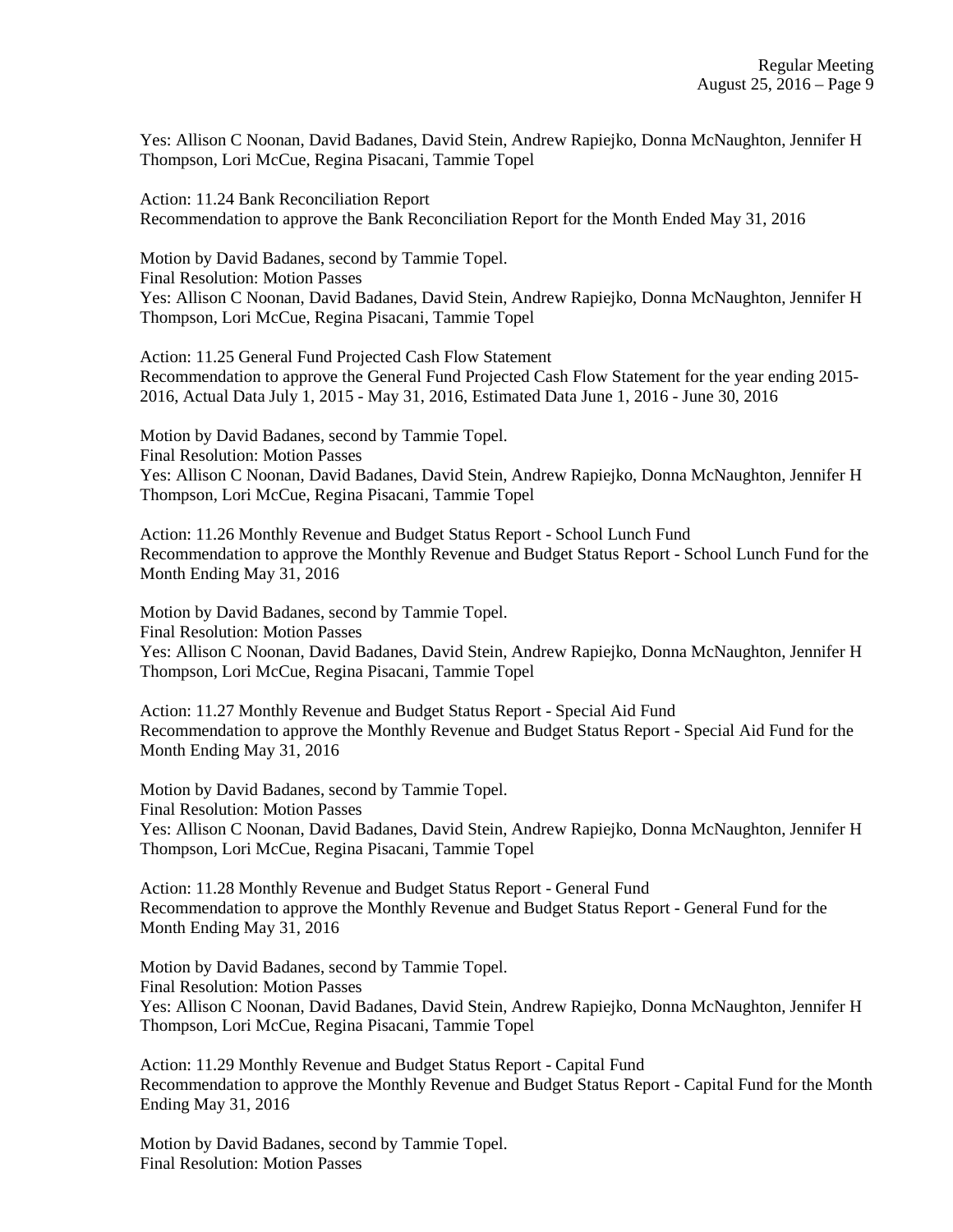Yes: Allison C Noonan, David Badanes, David Stein, Andrew Rapiejko, Donna McNaughton, Jennifer H Thompson, Lori McCue, Regina Pisacani, Tammie Topel

Action: 11.30 School Lunch Profit and Loss Statement Recommendation to approve the School Lunch Profit and Loss Statement for the Month Ending May 31, 2016

Motion by David Badanes, second by Tammie Topel. Final Resolution: Motion Passes

Yes: Allison C Noonan, David Badanes, David Stein, Andrew Rapiejko, Donna McNaughton, Jennifer H Thompson, Lori McCue, Regina Pisacani, Tammie Topel

Action: 11.31 Recommendation to approve Transfer of General Fund Appropriations in the 2016-2017 fiscal year

Recommendation to approve Transfer of General Fund Appropriations in the 2016-2017 fiscal year

Motion by David Badanes, second by Tammie Topel. Final Resolution: Motion Passes Yes: Allison C Noonan, David Badanes, David Stein, Andrew Rapiejko, Donna McNaughton, Jennifer H Thompson, Lori McCue, Regina Pisacani, Tammie Topel

Action: 11.32 2015-2016 Year-End Budget Transfer Report Recommendation to approve the 2015-2016 Year-End Budget Transfer Report

Motion by David Badanes, second by Tammie Topel. Final Resolution: Motion Passes Yes: Allison C Noonan, David Badanes, David Stein, Andrew Rapiejko, Donna McNaughton, Jennifer H Thompson, Lori McCue, Regina Pisacani, Tammie Topel

Action: 11.33 2015-2016 Final Budget Transfer Report Recommendation to approve the 2015-2016 Final Budget Transfer Report for the School Lunch Fund

Motion by David Badanes, second by Tammie Topel. Final Resolution: Motion Passes Yes: Allison C Noonan, David Badanes, David Stein, Andrew Rapiejko, Donna McNaughton, Jennifer H Thompson, Lori McCue, Regina Pisacani, Tammie Topel

Action: 11.34 Prism Decision Systems, LLC Recommendation to approve an Agreement between the Northport-East Northport Union Free School District and Prism Decision Systems, LLC for strategic planning in the amount of \$22,460

There was a brief discussion on the scope of work and the finished product provided by Prism Decision Systems, LLC.

Motion by Lori McCue, second by Jennifer H Thompson. Final Resolution: Motion Passes Yes: Allison C Noonan, David Stein, Andrew Rapiejko, Donna McNaughton, Jennifer H Thompson, Lori McCue, Regina Pisacani, Tammie Topel No: David Badanes

Action: 11.35 Global Compliance Network, Inc.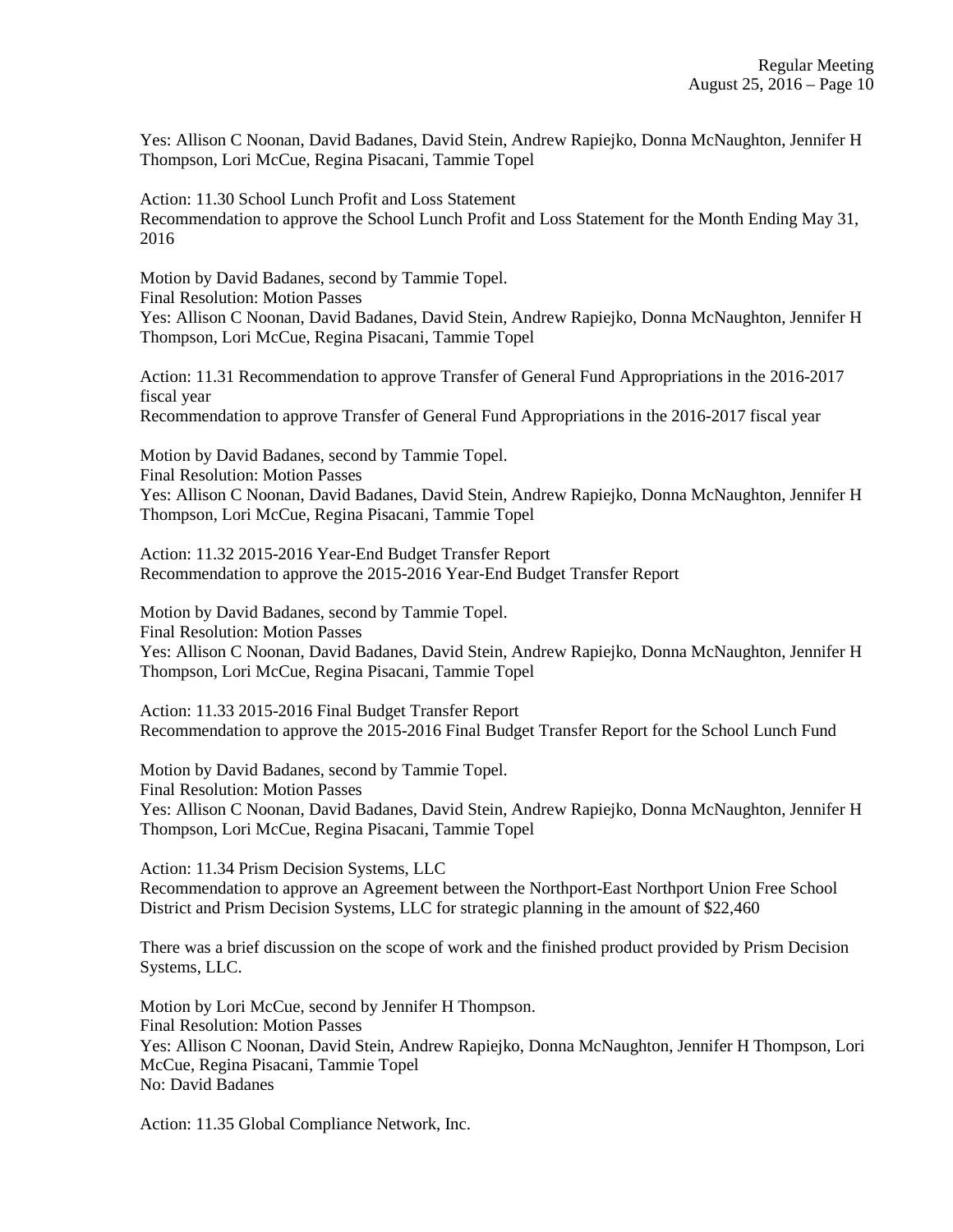Recommendation to approve a Supplementary Education Services Agreement between the Northport-East Northport Union Free School District and Global Compliance Network, Inc. for Internet Based Compliance Training in the amount of \$1,400.00

Motion by David Badanes, second by Tammie Topel. Final Resolution: Motion Passes Yes: Allison C Noonan, David Badanes, David Stein, Andrew Rapiejko, Donna McNaughton, Jennifer H Thompson, Lori McCue, Regina Pisacani, Tammie Topel

Action: 11.36 Hampton Jitney

Recommendation to approve an Agreement between the Northport-East Northport Union Free School District and Hampton Jitney in the amount of \$1,525.00 (NHS)

Motion by David Badanes, second by Tammie Topel. Final Resolution: Motion Passes Yes: Allison C Noonan, David Badanes, David Stein, Andrew Rapiejko, Donna McNaughton, Jennifer H Thompson, Lori McCue, Regina Pisacani, Tammie Topel

## **12. SUPERINTENDENT'S REPORT - FOR INFORMATION ONLY**

Information: 12.01 Schedule H - Use of Facilities

Trustee Pisacani stated that the Use of Facilities policy needs to be revised and requested that this be discussed at the next meeting.

Information: 12.02 Budget Transfers for the period June 30, 2016 through August 16, 2016 - As per Board Policy #6150 all transfers between salary codes up to \$25,000 and transfers between all other codes up to \$10,000 are to be reported to the Board of Education as an information item

Information: 12.03 State Education Department Income Eligibility Guidelines for free and reduced price meals or free milk for the 2016-2017 school year

## **13. UNFINISHED BUSINESS**

#### **14. NEW BUSINESS**

Information: 14.01 2016 NYSSBA Convention

President Rapiejko asked that if anyone was interested in attending the 2016 NYSSBA Convention in Buffalo to notify him.

**15. ADJOURNMENT** - Board policy requires adjournment by 10:30 pm, unless meeting is extended by vote.

Action: 15.01 Adjournment Recommendation to adjourn meeting

Motion by Donna McNaughton, second by Regina Pisacani. Final Resolution: Motion Passes Yes: Allison C Noonan, David Badanes, David Stein, Andrew Rapiejko, Donna McNaughton, Jennifer H Thompson, Lori McCue, Regina Pisacani, Tammie Topel

At 9:18 PM, the Chair declared the meeting adjourned.